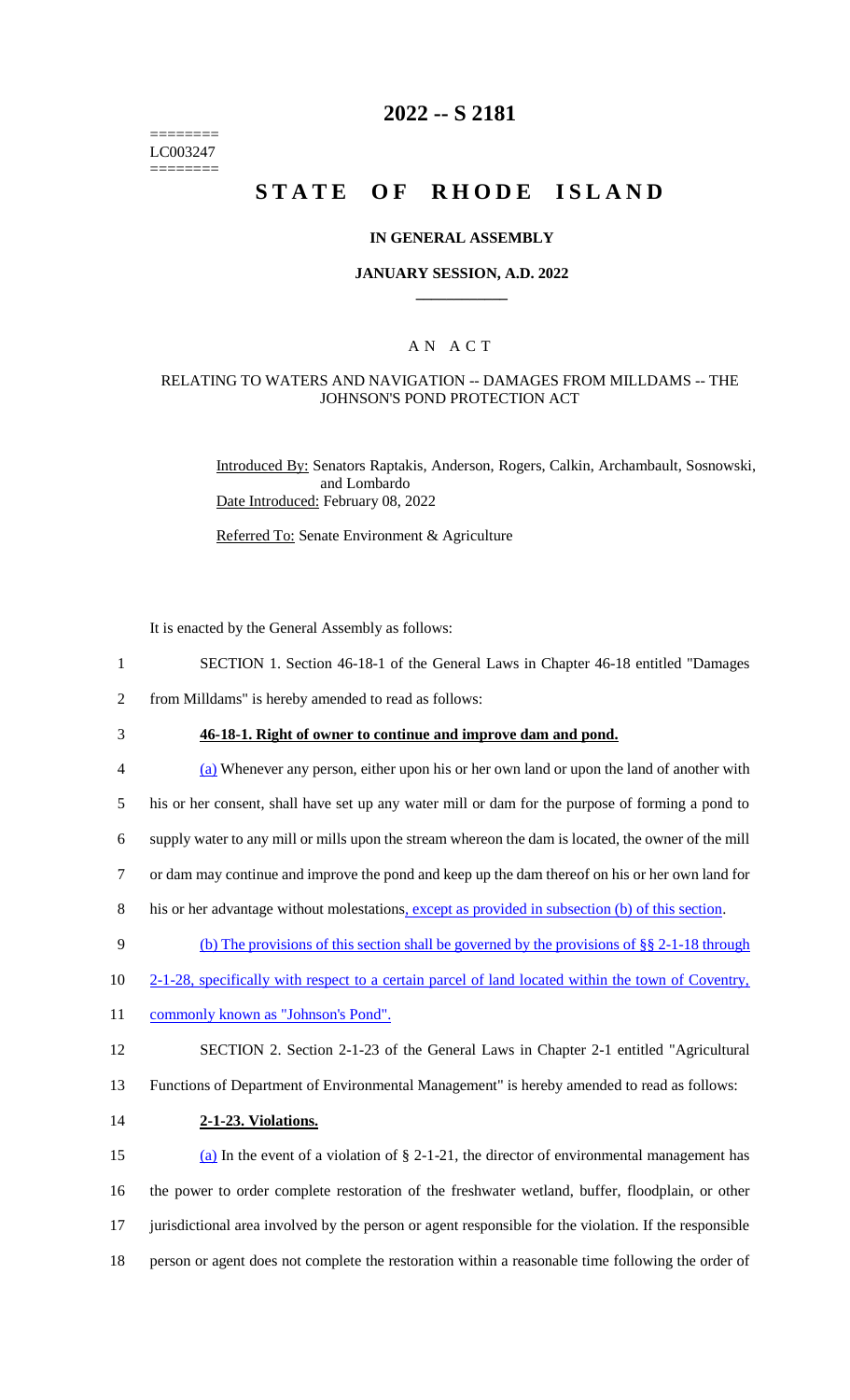the director of the department of environmental management, the director has the authority to order the work done by an agent of the director's choosing and the person or agent responsible for the original violation is liable for the cost of the restoration. The violator is liable for a fine not exceeding five thousand dollars (\$5,000) for each violation, except that if the violator knowingly or recklessly alters a freshwater wetland, buffer, floodplain or other jurisdictional area without a permit or approval from the director; knowingly or recklessly alters a freshwater wetland, buffer, floodplain or other jurisdictional area in violation of the rules or regulations promulgated by the director; or alters a freshwater wetland, buffer, floodplain or other jurisdictional area in violation of a permit issued by the director, then the violator is liable for a fine not exceeding ten thousand 10 dollars (\$10,000) for each violation, except if the violation occurs on the land commonly known as 11 "Johnson's Pond," the fine shall be sixty thousand dollars (\$60,000) per day. (b) In addition, with respect to a certain parcel of land located within the town of Coventry,

 commonly known as "Johnson's Pond," the director of the department of environmental 14 management may enter upon the freshwater wetland, buffer, floodplain, or other jurisdictional area, to restore the water levels and flow rates of the pond to match historical norms and take into

- 16 consideration the effects of climate change.
- 

SECTION 3. This act shall take effect upon passage.

======== LC003247 ========